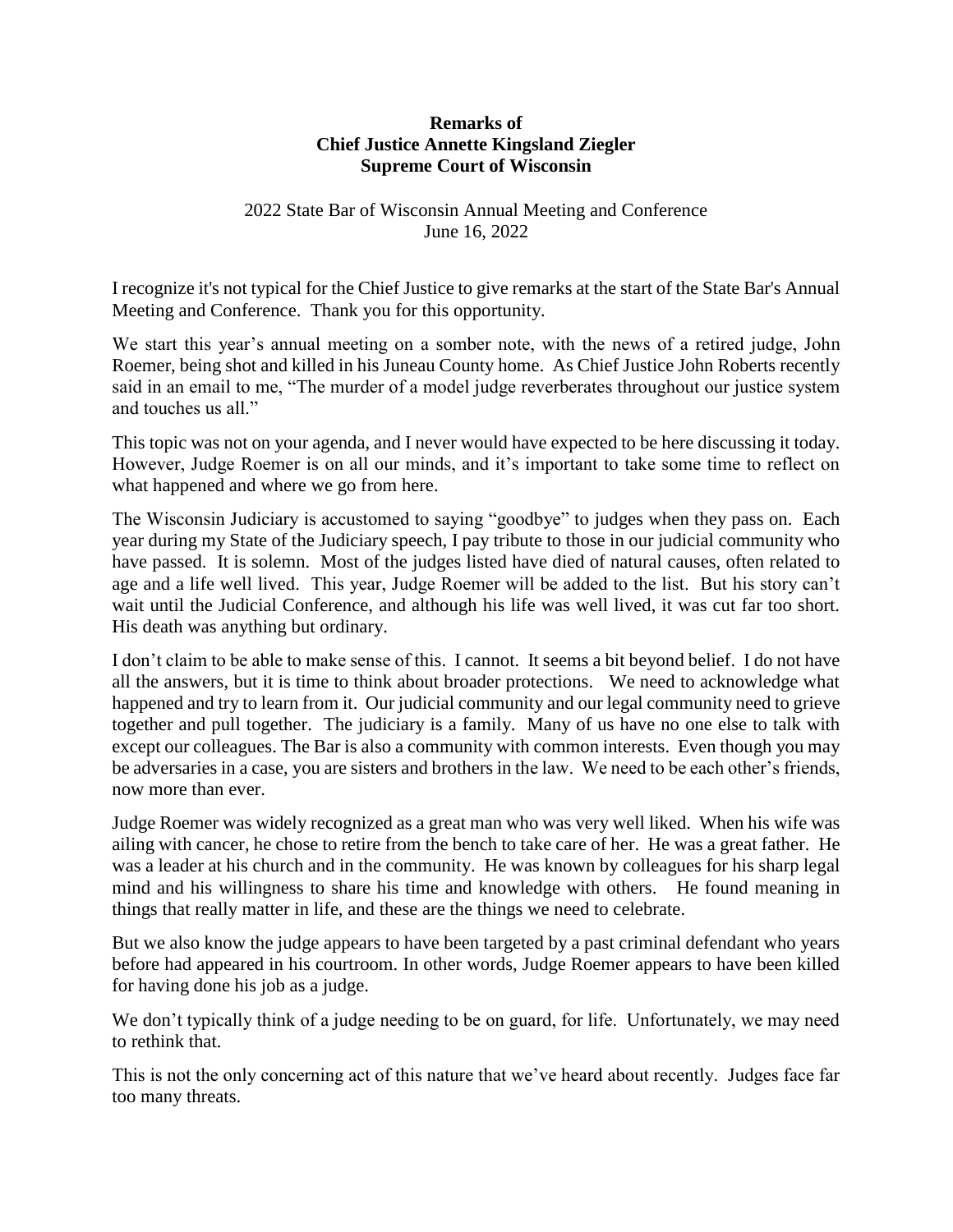Last week, a man was arrested near U.S. Supreme Court Justice Brett Kavanaugh's home at 1:15 in the morning. The suspect was reportedly armed with a gun, a knife, pepper spray, and zip ties. He allegedly told police he wanted to kill the justice.

In another incident in 2020, the son of United States District Court Judge Esther Salas was shot and killed at their New Jersey home by a former attorney who previously had a case before her court.

Each of these incidents is horrifying. The sad truth is these tragic events do not stand alone.

As Chief Justice, I had received some information about the circumstances of Judge Roemer's death earlier in the day the killing occurred. My initial reaction was disbelief, shock, sadness, and concern. This was unlike anything our state Judiciary has ever experienced.

However, at the time, there was little official information confirmed by authorities, and I was not going to be the person to confirm details publicly. In addition to having lost a court colleague, there was an investigation underway.

Eventually it was appropriate to issue a statement.

I want to thank outgoing State Bar President Cheryl Daniels for issuing a statement conveying thoughts we all have. She wrote, "Violence against judges threatens the sanctity of the judicial system, which is a primary function of our constitutional democracy. Judges play an important role in our civil society."

Judges should not be threatened or intimidated, or fear harm for doing their job. The primary role of a judge is to help peacefully resolve legal disputes presented to the court. Whether people agree with decisions or not, it is important to respect the important role of the judiciary.

There is nothing more abhorrent to the justice system and the cause of justice than what occurred in Juneau County June 3, or, in any incident where a judge is threatened, intimidated, or attacked in an effort to seek revenge or to change the outcome of a case.

These incidents remind us that all judicial officers and officers of the court need to be vigilant and take safety and security precautions. We can't let threats, intimidation, or violence affect our decision making on the bench.

Judicial decisions are based on the law and the facts of a case. These are not decisions based on personal opinion or preference. And judges don't go out looking for cases; they are brought to the court by one of the parties. Believe me, I'd prefer not to have some of the controversies that are brought to us.

Anyone who has spent much time working in a courtroom knows emotions can run high. And everyone who comes to a courthouse, including judges, lawyers, staff, and the public, needs to feel safe and be safe.

The personal security of judges and court security need to be a top priority for the court system. It's a priority for me, not only as Chief Justice, but as a former circuit court judge.

The court system provides resources and training opportunities to judges and other court-security officials at annual conferences and other events. We've added this to training for all new judges, as well. I have asked that our Legislative Committee explore legislation that could better protect